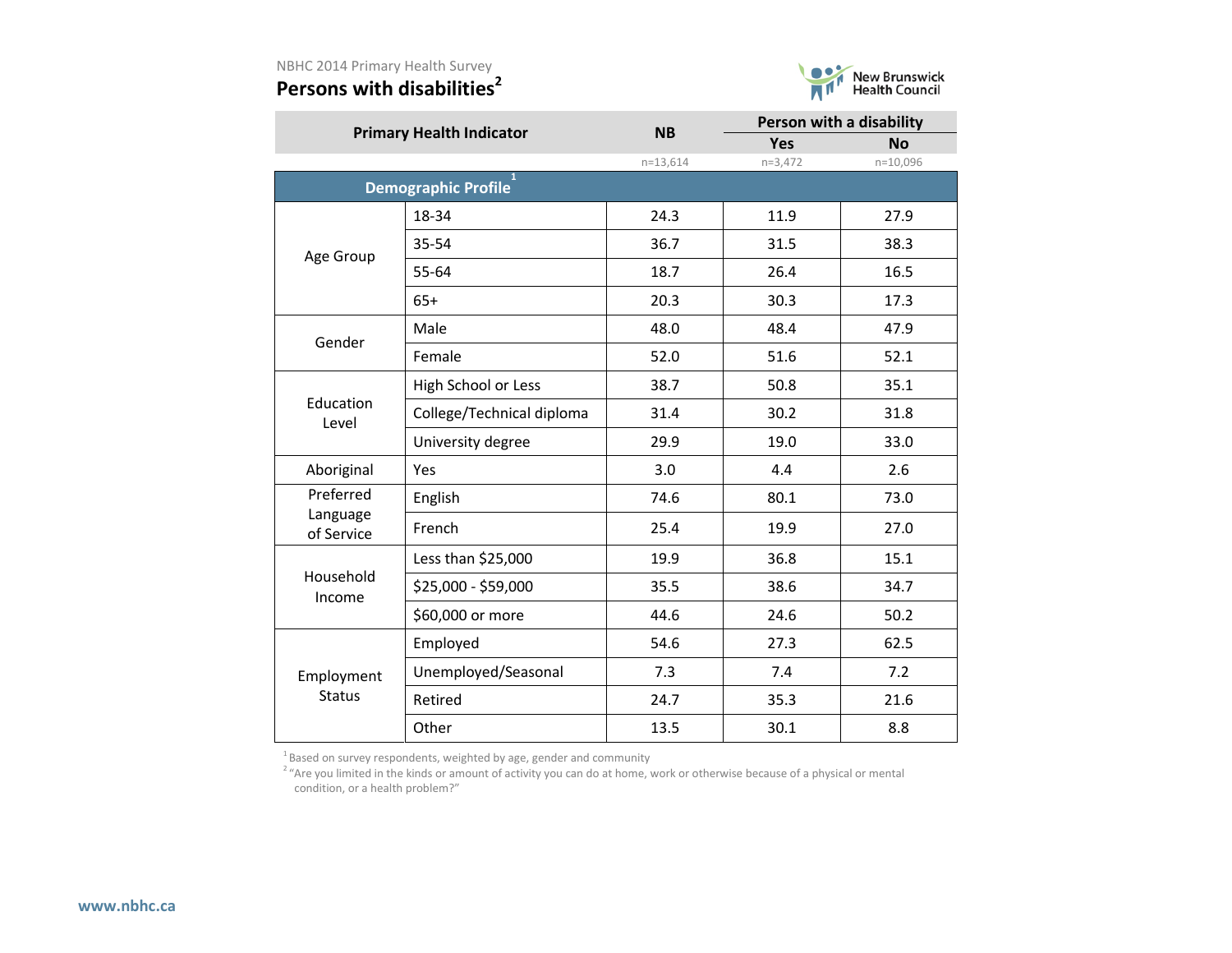### **Persons with disabilities<sup>1</sup>**

|                                                                                                                                          | <b>NB</b>               |                                                              | Person with a disability |  |  |
|------------------------------------------------------------------------------------------------------------------------------------------|-------------------------|--------------------------------------------------------------|--------------------------|--|--|
| <b>Primary Health Indicator</b>                                                                                                          |                         | <b>Yes</b>                                                   | <b>No</b>                |  |  |
|                                                                                                                                          | $n=13,614$              | $n=3,472$                                                    | $n=10,096$               |  |  |
| <b>Health Services Barriers</b>                                                                                                          |                         |                                                              |                          |  |  |
| Health services not available in your area when needed                                                                                   | 17.4                    | 27.8                                                         | 14.3                     |  |  |
|                                                                                                                                          | $(16.8 - 18.0)$         | $(26.3 - 29.3)$                                              | $(13.6 - 15.0)$          |  |  |
| <b>Transportation problems</b>                                                                                                           | 7.1                     | 17.4                                                         | 4.1                      |  |  |
|                                                                                                                                          | $(6.7 - 7.5)$           | $(16.2 - 18.6)$                                              | $(3.7 - 4.5)$            |  |  |
| Language problems with health care provider                                                                                              | 4.2                     | 6.9                                                          | 3.5                      |  |  |
|                                                                                                                                          | $(3.9 - 4.5)$           | $(6.1 - 7.7)$                                                | $(3.1 - 3.9)$            |  |  |
| Cost for medication too high                                                                                                             | 35.1                    | 51.3                                                         | 30.6                     |  |  |
|                                                                                                                                          | $(34.3 - 35.9)$         | $(49.6 - 53.0)$                                              | $(29.7 - 31.5)$          |  |  |
| Cost for treatments or procedures too high                                                                                               | 19.9                    | 29.2                                                         | 17.1                     |  |  |
|                                                                                                                                          | $(19.2 - 20.6)$         | $(27.7 - 30.7)$                                              | $(16.3 - 17.9)$          |  |  |
| Cost for ambulance services too high                                                                                                     | 21.7                    | 31.9                                                         | 18.7                     |  |  |
|                                                                                                                                          | $(20.9 - 22.5)$         | $(30.2 - 33.6)$                                              | $(17.8 - 19.6)$          |  |  |
| Unable to leave the house because of health problems                                                                                     | 12.4                    | 35.6                                                         | 5.8                      |  |  |
|                                                                                                                                          | $(11.8 - 13.0)$         | $(34.0 - 37.2)$                                              | $(5.3 - 6.3)$            |  |  |
| Have trouble finding their way around the health care                                                                                    | 9.3                     | 17.1                                                         | 7.1                      |  |  |
| system                                                                                                                                   | $(8.8 - 9.8)$           | $(15.9 - 18.3)$                                              | $(6.6 - 7.6)$            |  |  |
| Difficulty understanding written information about                                                                                       | 9.4                     | 14.7                                                         | 7.8                      |  |  |
| medical condition or prescription (% always or usually)                                                                                  | $(8.9 - 9.9)$           | $(13.5 - 15.9)$                                              | $(7.3 - 8.3)$            |  |  |
| How often was a medical condition or prescription<br>explained to you in a way that you could understand?<br>(% always or usually)       | 90.8<br>$(90.3 - 91.3)$ | 88.6<br>$(87.6 - 89.6)$                                      | 91.5<br>$(91.0 - 92.0)$  |  |  |
| Things that contribute a lot to feelings of stress                                                                                       |                         |                                                              |                          |  |  |
| Time pressures / not enough time                                                                                                         | 40.9                    | 37.4                                                         | 41.9                     |  |  |
|                                                                                                                                          | $(40.1 - 41.7)$         | $(35.8 - 39.0)$                                              | $(40.9 - 42.9)$          |  |  |
| Health of family members                                                                                                                 | 38.1                    | 48.6                                                         | 35.1                     |  |  |
|                                                                                                                                          | $(37.3 - 38.9)$         | $(47.0 - 50.2)$                                              | $(34.2 - 36.0)$          |  |  |
| Your own work situation                                                                                                                  | 34.2                    | 31.3                                                         | 35.1                     |  |  |
| (ex: hours of work, or working conditions)                                                                                               | $(33.4 - 35.0)$         | $(29.8 - 32.8)$                                              | $(34.2 - 36.0)$          |  |  |
| <sup>1</sup> "Are you limited in the kinds or amount of activity you can do<br>at home work or otherwise hessies of a physical or mental |                         | Confidence interval calculated at a 95% level of confidence. |                          |  |  |

 at home, work or otherwise because of a physical or mental condition, or a health problem?"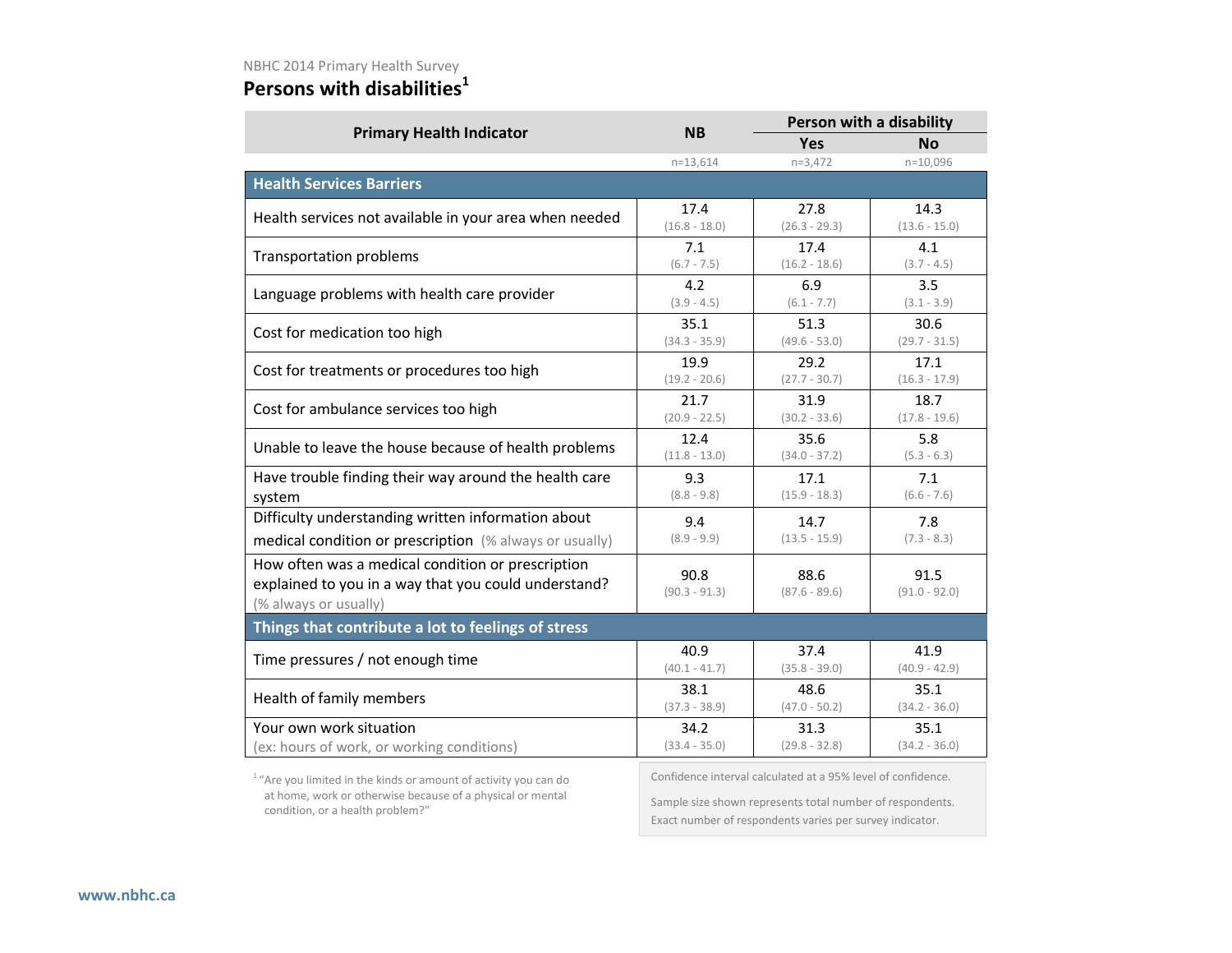#### **Persons With Disabilities<sup>1</sup>**

| <b>Primary Health Indicator</b>                                                                                    | <b>NB</b>               |                         | Person with a disability |  |
|--------------------------------------------------------------------------------------------------------------------|-------------------------|-------------------------|--------------------------|--|
|                                                                                                                    |                         | <b>Yes</b>              | Νo                       |  |
|                                                                                                                    | $n = 13,614$            | $n=3,472$               | $n=10,096$               |  |
| <b>Health Profile</b>                                                                                              |                         |                         |                          |  |
| Self-rated Health (% very good or excellent)                                                                       | 50.5<br>$(49.7 - 51.3)$ | 15.7<br>$(14.5 - 16.9)$ | 60.5<br>$(59.6 - 61.4)$  |  |
| Self-rated mental or emotional health                                                                              | 65.4                    | 42.3                    | 72.1                     |  |
| (% very good or excellent)                                                                                         | $(64.6 - 66.2)$         | $(40.7 - 43.9)$         | $(71.2 - 73.0)$          |  |
| "My health largely depends on how well I take care of                                                              | 55.2                    | 46.8                    | 57.6                     |  |
| myself" (% strongly agree)                                                                                         | $(54.4 - 56.0)$         | $(45.2 - 48.4)$         | $(56.6 - 58.6)$          |  |
| Number of prescription medications taken on a regular                                                              | 15.2                    | 32.3                    | 7.0                      |  |
| <b>basis<sup>7</sup></b> (% 6 or more)                                                                             | $(14.5 - 15.9)$         | $(30.7 - 33.9)$         | $(6.4 - 7.6)$            |  |
| Discuss regularly with a health professional on<br>improving health or preventing illness<br>(% always or usually) | 25.4<br>$(24.7 - 26.1)$ | 36.0<br>$(34.4 - 37.6)$ | 22.4<br>$(21.6 - 23.2)$  |  |
| How long have you been seeing the same family doctor?                                                              | 73.0                    | 71.7                    | 73.3                     |  |
| (% 5 years or more)                                                                                                | $(72.2 - 73.8)$         | $(70.2 - 73.2)$         | $(72.4 - 74.2)$          |  |
| Are you limited in doing activities because of a physical                                                          | 22.1                    | 100.0                   | 0.0                      |  |
| or mental condition, or a health problem? (% yes)                                                                  | $(21.4 - 22.8)$         | $(100 - 100)$           | $(0.0 - 0.0)$            |  |
| <b>Memory Loss</b>                                                                                                 |                         |                         |                          |  |
| Someone in household has a memory problem                                                                          | 9.9<br>$(9.4 - 10.4)$   | 21.8<br>$(20.4 - 23.2)$ | 6.5<br>$(6.1 - 7.0)$     |  |
| that interferes with day to day function                                                                           | 3.9<br>$(3.6 - 4.2)$    | 9.5<br>$(8.5 - 10.5)$   | 2.3<br>$(2.0 - 2.6)$     |  |
| <b>Health Behaviours</b>                                                                                           |                         |                         |                          |  |
| Eating fruits and vegetables (% 5 portions or more a day)                                                          | 50.4<br>$(49.6 - 51.2)$ | 43.6<br>$(42.0 - 45.2)$ | 52.4<br>$(51.4 - 53.4)$  |  |
| Moderate or vigorous physical activity                                                                             | 49.0                    | 37.6                    | 52.2                     |  |
| (% at least 2 1/2 hours a week)                                                                                    | $(48.2 - 49.8)$         | $(36.0 - 39.2)$         | $(51.2 - 53.2)$          |  |
| <b>Current smoker</b> (% daily or occasional)                                                                      | 19.2<br>$(18.5 - 19.9)$ | 26.5<br>$(25.0 - 28.0)$ | 17.1<br>$(16.4 - 17.8)$  |  |
| Unhealthy weight (% obese)                                                                                         | 30.8<br>$(30.0 - 31.6)$ | 40.8<br>$(39.1 - 42.4)$ | 28.0<br>$(27.2 - 28.9)$  |  |

 $1<sup>1</sup>$  "Are you limited in the kinds or amount of activity you can do

at home, work or otherwise because of a physical or mental

condition, or a health problem?"

 $7$  Self-reported by respondent: Arthritis, asthma, cancer, chronic pain, depression, diabetes, emphysema or COPD, gastric reflux (GERD), heart disease, high blood pressure or hypertension, mood disorder other than depression, or stroke

Confidence interval calculated at a 95% level of confidence.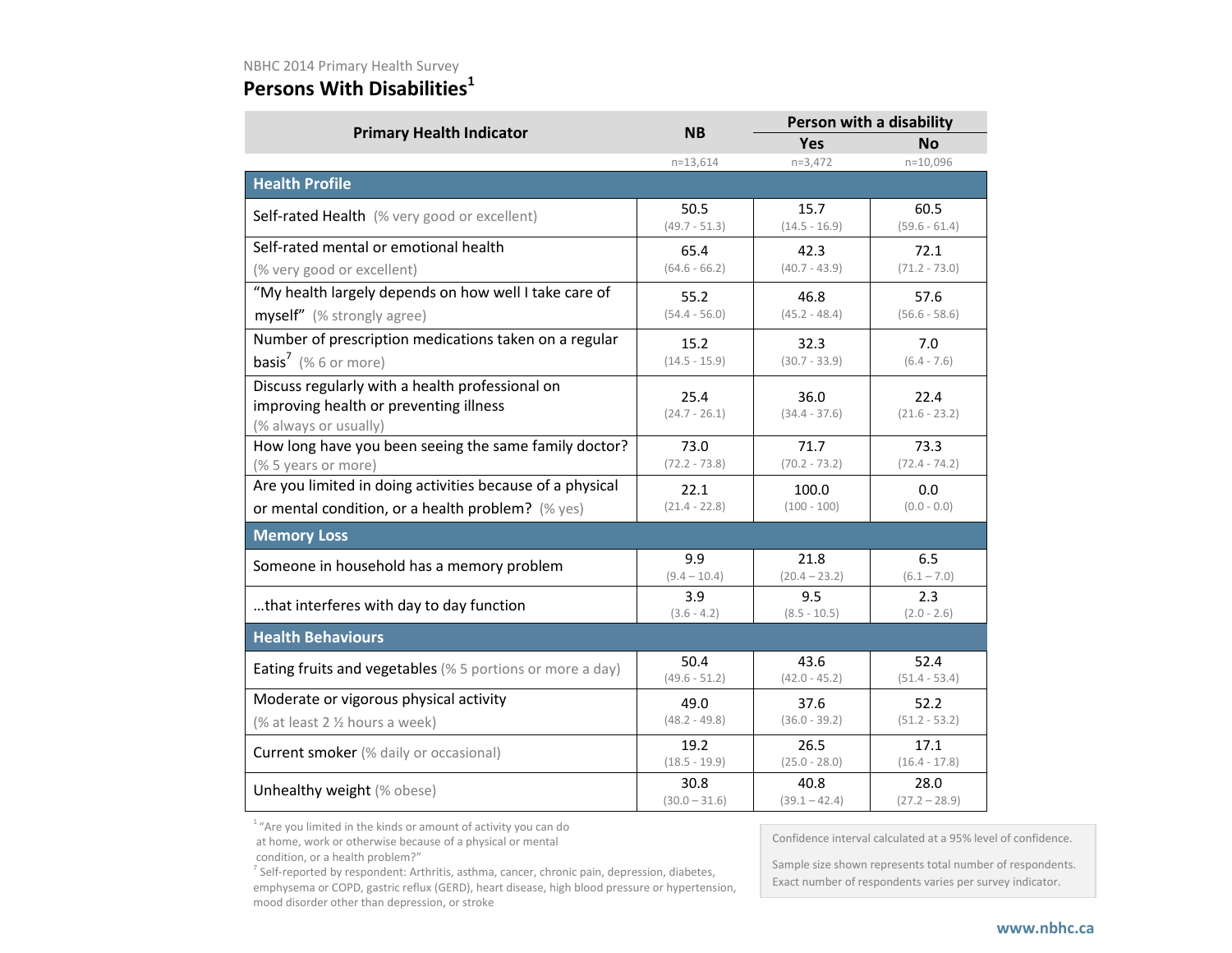# **Persons With Disabilities<sup>4</sup>**

| <b>Primary Health Indicator</b>              | <b>NB</b>       | Person with a disability |                 |  |
|----------------------------------------------|-----------------|--------------------------|-----------------|--|
|                                              |                 | Yes                      | <b>No</b>       |  |
|                                              | $n = 13,614$    | $n=3,472$                | $n=10,096$      |  |
| <b>Chronic Health Conditions<sup>1</sup></b> |                 |                          |                 |  |
| One or more chronic health conditions        | 61.6            | 89.8                     | 53.5            |  |
|                                              | $(60.8 - 62.4)$ | $(88.8 - 90.8)$          | $(52.5 - 54.5)$ |  |
| High blood pressure or hypertension          | 27.0            | 44.0                     | 22.1            |  |
|                                              | $(26.3 - 27.7)$ | $(42.4 - 45.6)$          | $(21.3 - 22.9)$ |  |
| Arthritis                                    | 17.4            | 42.4                     | 10.2            |  |
|                                              | $(16.8 - 18.0)$ | $(40.8 - 44.0)$          | $(9.6 - 10.8)$  |  |
| Gastric reflux (GERD)                        | 16.4            | 26.7                     | 13.5            |  |
|                                              | $(15.8 - 17.0)$ | $(25.2 - 28.2)$          | $(12.8 - 14.2)$ |  |
| Depression                                   | 14.9            | 28.7                     | 10.9            |  |
|                                              | $(14.3 - 15.5)$ | $(27.2 - 30.2)$          | $(10.3 - 11.5)$ |  |
| Chronic pain                                 | 14.0            | 42.0                     | 6.1             |  |
|                                              | $(13.4 - 14.6)$ | $(40.4 - 43.6)$          | $(5.6 - 6.6)$   |  |
| Asthma                                       | 11.8            | 18.1                     | 10.0            |  |
|                                              | $(11.3 - 12.3)$ | $(16.8 - 19.4)$          | $(9.4 - 10.6)$  |  |
| <b>Diabetes</b>                              | 10.6            | 20.2                     | 7.9             |  |
|                                              | $(10.1 - 11.1)$ | $(18.9 - 21.5)$          | $(7.4 - 8.4)$   |  |
| Heart disease                                | 8.3             | 19.2                     | 5.2             |  |
|                                              | $(7.8 - 8.8)$   | $(17.9 - 20.5)$          | $(4.8 - 5.6)$   |  |
| Cancer                                       | 8.3             | 15.0                     | 6.3             |  |
|                                              | $(7.8 - 8.8)$   | $(13.8 - 16.2)$          | $(5.8 - 6.8)$   |  |
| Emphysema or COPD                            | 3.0             | 9.0                      | 1.3             |  |
|                                              | $(2.7 - 3.3)$   | $(8.1 - 9.9)$            | $(1.1 - 1.5)$   |  |
| Mood disorder other than depression          | 3.0             | 8.4                      | 1.4             |  |
|                                              | $(2.7 - 3.3)$   | $(7.5 - 9.3)$            | $(1.2 - 1.6)$   |  |
| Stroke                                       | 2.5             | 7.0                      | 1.2             |  |
|                                              | $(2.2 - 2.8)$   | $(6.2 - 7.8)$            | $(1.0 - 1.4)$   |  |

<sup>1</sup> Self-reported based on survey respondents

<sup>3</sup> Among the twelve chronic health conditions listed in this table <sup>4</sup> "Are you limited in the kinds or amount of activity you can do at home, work or otherwise because of a physical or mental condition, or a health problem?"

Confidence interval calculated at a 95% level of confidence.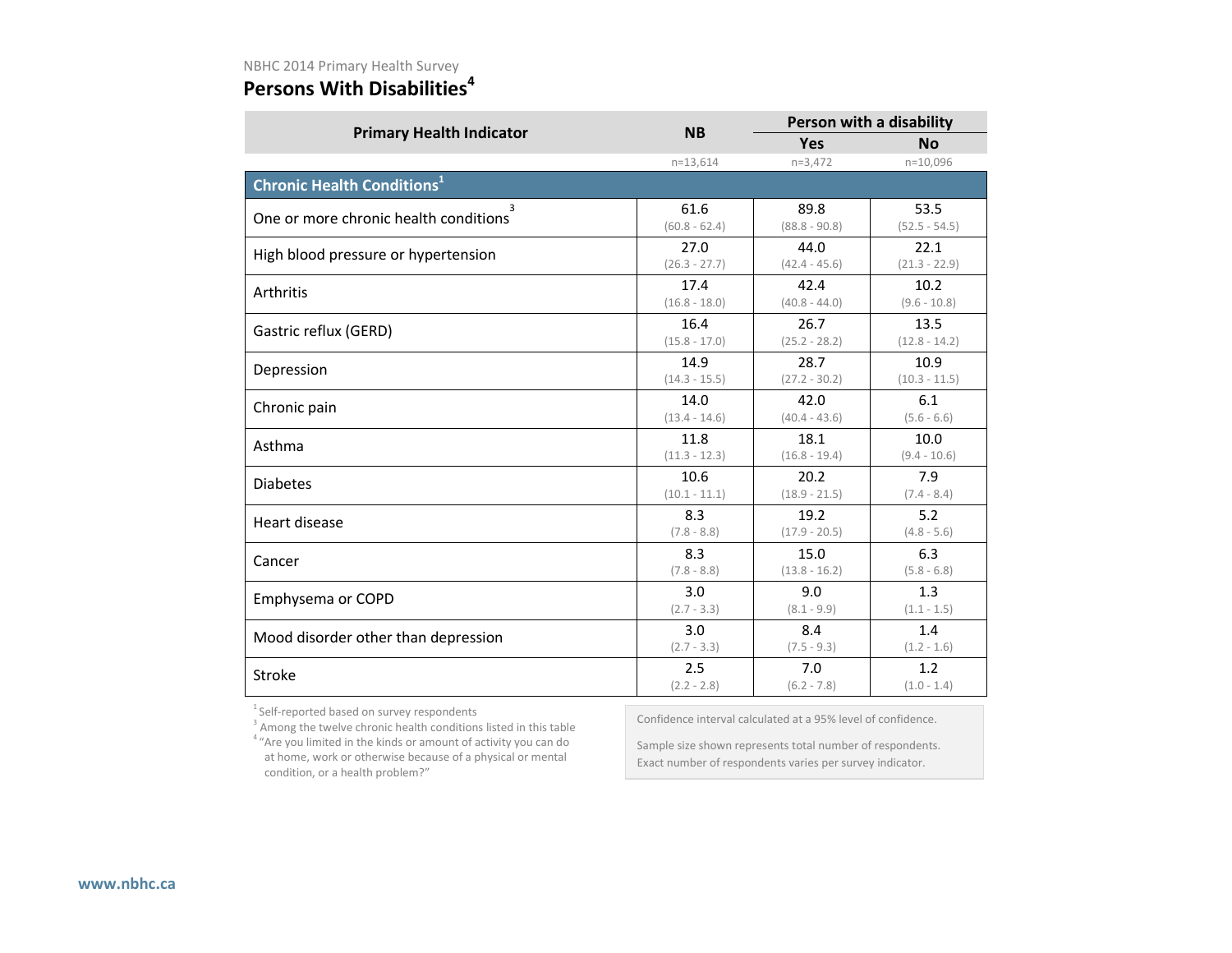#### **Persons with Disabilities<sup>5</sup>**

|                        |       | <b>Primary Health Indicator</b>                                                                                                                                                           |                             |                         | <b>NB</b>               | Person with a disability |                         |
|------------------------|-------|-------------------------------------------------------------------------------------------------------------------------------------------------------------------------------------------|-----------------------------|-------------------------|-------------------------|--------------------------|-------------------------|
|                        |       |                                                                                                                                                                                           |                             |                         |                         | <b>Yes</b>               | <b>No</b>               |
|                        |       |                                                                                                                                                                                           |                             |                         | $n=13,614$              | $n=3,472$                | $n=10,096$              |
|                        |       | <b>Accessibility</b><br>The ability of patients/clients to obtain care/service at the right place and the right time, based on respective needs, in the official language of their choice |                             |                         |                         |                          |                         |
|                        | $A-1$ | Has a personal family doctor (% yes)                                                                                                                                                      |                             | 92.1<br>$(91.7 - 92.5)$ | 93.3<br>$(92.5 - 94.1)$ | 91.8<br>$(91.3 - 92.3)$  |                         |
|                        | $A-2$ | Calling family doctor's office during regular practice hours (% very easy or somewhat easy)                                                                                               |                             |                         | 78.3<br>$(77.6 - 79.0)$ | 75.3<br>$(73.8 - 76.8)$  | 79.2<br>$(78.4 - 80.0)$ |
| Personal Family Doctor | $A-3$ | Family doctor has extended office hours (after 5pm or on weekends) (% yes)                                                                                                                |                             |                         | 16.2<br>$(15.6 - 16.8)$ | 17.0<br>$(15.7 - 18.3)$  | 16.0<br>$(15.3 - 16.7)$ |
|                        | $A-4$ | Family doctor has an after-hour arrangement when office is closed (% yes)                                                                                                                 |                             | 18.2<br>$(17.5 - 18.9)$ | 20.9<br>$(19.5 - 22.3)$ | 17.5<br>$(16.7 - 18.3)$  |                         |
|                        | $A-5$ |                                                                                                                                                                                           | (% on same day or next day) |                         | 30.1<br>$(29.3 - 30.9)$ | 32.0<br>$(30.4 - 33.6)$  | 29.6<br>$(28.6 - 30.6)$ |
|                        |       | How quickly appointment can be made with family doctor<br>(% within 5 days)                                                                                                               |                             |                         | 60.3<br>$(59.4 - 61.2)$ | 60.5<br>$(58.8 - 62.2)$  | 60.3<br>$(59.3 - 61.3)$ |
|                        | $A-6$ | Nurse working with family doctor who is regularly involved in health care $(\%$ yes)                                                                                                      |                             |                         | 27.5<br>$(26.7 - 28.3)$ | 30.0<br>$(28.5 - 31.6)$  | 26.7<br>$(25.8 - 27.6)$ |
|                        | $A-7$ | Has access to a <b>primary health team</b> <sup>3</sup> (% yes)                                                                                                                           |                             |                         | 28.5<br>$(27.8 - 29.2)$ | 32.1<br>$(30.6 - 33.6)$  | 27.4<br>$(26.5 - 28.3)$ |
|                        | $A-8$ | Wait time at the hospital emergency department (% less than 4 hours)                                                                                                                      |                             | 73.9<br>$(72.7 - 75.1)$ | 74.6<br>$(72.6 - 76.6)$ | 73.6<br>$(72.2 - 75.0)$  |                         |
|                        |       | How often citizens received the health care service they needed in the<br>official language of their choice<br>(% who always received service in language of preference)                  |                             | English <sup>4</sup>    | 95.2<br>$(94.8 - 95.6)$ | 93.7<br>$(92.8 - 94.6)$  | 95.8<br>$(95.3 - 96.3)$ |
|                        | $A-9$ |                                                                                                                                                                                           |                             | French <sup>4</sup>     | 72.6<br>$(71.0 - 74.2)$ | 73.8<br>$(70.2 - 77.4)$  | 72.4<br>$(70.6 - 74.2)$ |

<sup>3</sup> Primary health team: Has access to a family doctor and has access to either a nurse practitioner or a nurse or other health professionals at their family doctor's office

<sup>4</sup> Preferred language of service as indicated by respondent in the survey

<sup>5</sup> "Are you limited in the kinds or amount of activity you can do at home,

work or otherwise because of a physical or mental condition, or a health problem?"

Confidence interval calculated at a 95% level of confidence.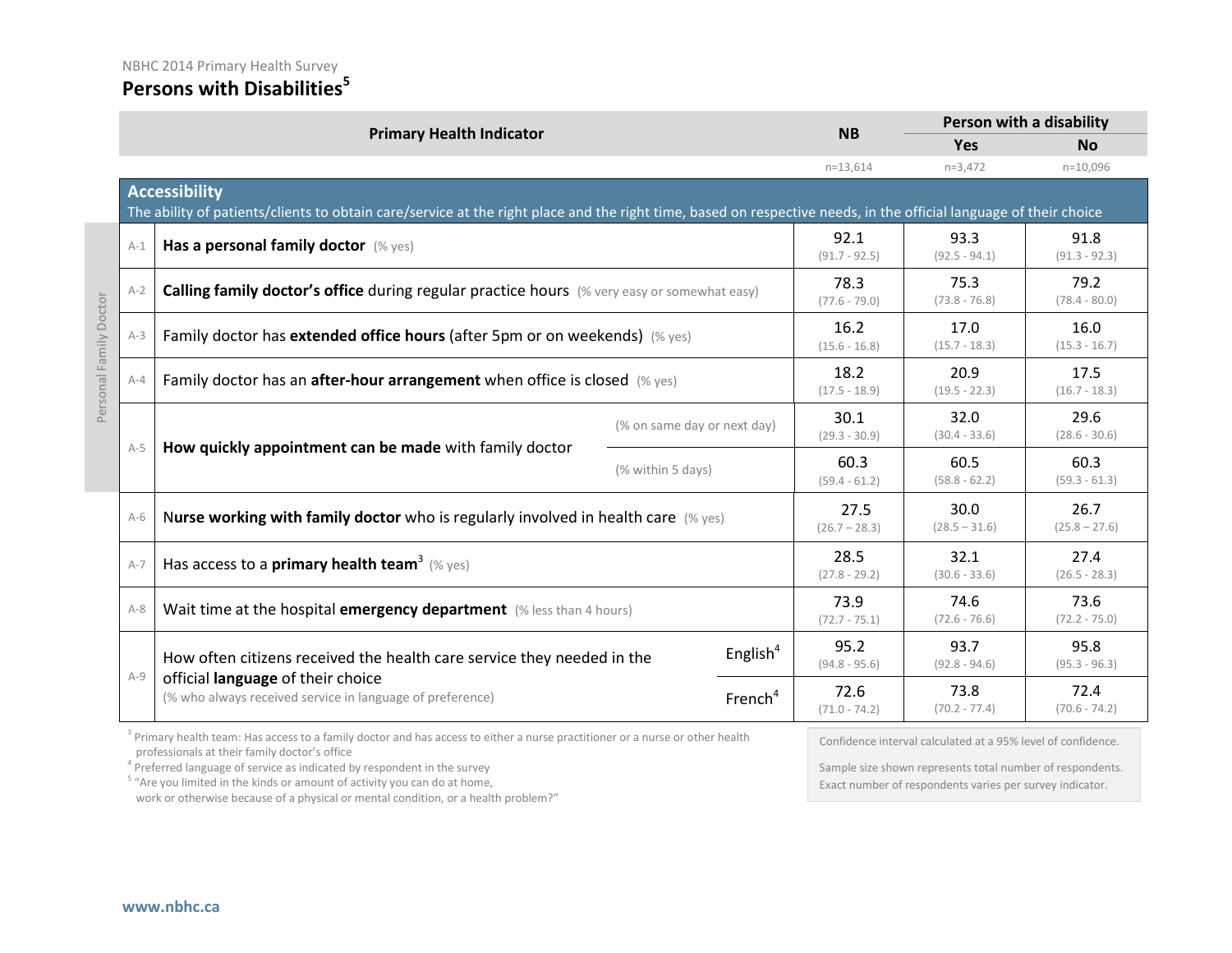# **Persons with Disabilities<sup>8</sup>**

|         | <b>Primary Health Indicator</b>                                                                      | <b>NB</b>               | Person with a disability |                         |  |
|---------|------------------------------------------------------------------------------------------------------|-------------------------|--------------------------|-------------------------|--|
|         |                                                                                                      |                         | <b>Yes</b>               | <b>No</b>               |  |
|         |                                                                                                      | $n=13,614$              | $n=3,472$                | $n=10,096$              |  |
|         | <b>Appropriateness</b>                                                                               |                         |                          |                         |  |
|         | Care/service provided is relevant to the patients'/clients' needs and based on established standards |                         |                          |                         |  |
| $Q-1$   | Adults 65 and over who received their flu shot in the last year $(\%$ yes)                           | 70.6<br>$(69.2 - 72.0)$ | 75.5<br>$(73.3 - 77.7)$  | 68.2<br>$(66.5 - 69.9)$ |  |
| $Q-2$   | Adults with one or more of four select chronic health conditions <sup>5</sup> who had                | 91.3                    | 93.1                     | 90.3                    |  |
|         | <b>measurements for blood pressure</b> in the past 12 months $(\%$ yes)                              | $(90.6 - 92.0)$         | $(92.0 - 94.2)$          | $(89.3 - 91.3)$         |  |
| $Q-3$   | Adults with one or more of four select chronic health conditions <sup>5</sup> who had                | 76.3                    | 78.9                     | 74.9                    |  |
|         | <b>measurements for cholesterol</b> in the past 12 months (% yes)                                    | $(75.2 - 77.4)$         | $(77.1 - 80.7)$          | $(73.5 - 76.3)$         |  |
| $Q-4$   | Adults with one or more of four select chronic health conditions <sup>5</sup> who had                | 73.9                    | 76.2                     | 72.6                    |  |
|         | <b>measurements for blood sugar</b> in the past 12 months (% yes)                                    | $(72.8 - 75.0)$         | $(74.4 - 78.0)$          | $(71.1 - 74.1)$         |  |
| $Q-5$   | Adults with one or more of four select chronic health conditions <sup>5</sup> who had                | 59.3                    | 66.8                     | 55.0                    |  |
|         | <b>measurements for body weight</b> in the past 12 months $(\%$ yes)                                 | $(58.0 - 60.6)$         | $(64.8 - 68.8)$          | $(53.4 - 56.6)$         |  |
| $Q-6$   | How often family doctor helps citizens coordinate the care from other health care                    | 70.7                    | 66.9                     | 72.3                    |  |
|         | providers and places (% always)                                                                      | $(69.7 - 71.7)$         | $(65.0 - 68.8)$          | $(71.1 - 73.5)$         |  |
|         | <b>Effectiveness</b>                                                                                 |                         |                          |                         |  |
|         | Care/service, intervention or action achieves the desired results                                    |                         |                          |                         |  |
| $Q-7$   | Citizens with a chronic health condition <sup>7</sup> who are confident in controlling and managing  | 42.2                    | 30.8                     | 47.7                    |  |
|         | their health condition (% very confident)                                                            | $(41.2 - 43.2)$         | $(29.2 - 32.4)$          | $(46.5 - 48.9)$         |  |
|         | <b>Safety</b>                                                                                        |                         |                          |                         |  |
|         | Potential risks of an intervention or the environment are avoided or minimized                       |                         |                          |                         |  |
| $Q - 8$ | Citizens with a chronic health condition <sup>7</sup> who know what each of their prescribed         | 47.7                    | 42.1                     | 51.0                    |  |
|         | <b>medications do</b> (% strongly agree)                                                             | $(46.6 - 48.8)$         | $(40.3 - 43.9)$          | $(49.6 - 52.4)$         |  |
| $Q - 9$ | Was harmed due to a medical error or mistake as a result of health care services                     | $2.7^{6}$               | $5.6^6$                  | $1.9^{6}$               |  |
|         | received in the last 12 months (excluding hospital stay) $(\%$ yes)                                  | $(2.4 - 3.0)$           | $(4.8 - 6.4)$            | $(1.6 - 2.2)$           |  |

<sup>5</sup> Self-reported by respondent: Diabetes, heart disease, stroke or high blood pressure

<sup>6</sup> For this type of indicator, a "better" result is achieved when the indicator has a "lower" value

<sup>7</sup> Self-reported by respondent: Arthritis, asthma, cancer, chronic pain, depression, diabetes, emphysema or COPD,<br>gastric reflux (GERD), heart disease, high blood pressure or hypertension, mood disorder other than depress

<sup>8</sup> "Are you limited in the kinds or amount of activity you can do at home, work or otherwise because of a physical or mental condition, or a health problem?"

Confidence interval calculated at a 95% level of confidence.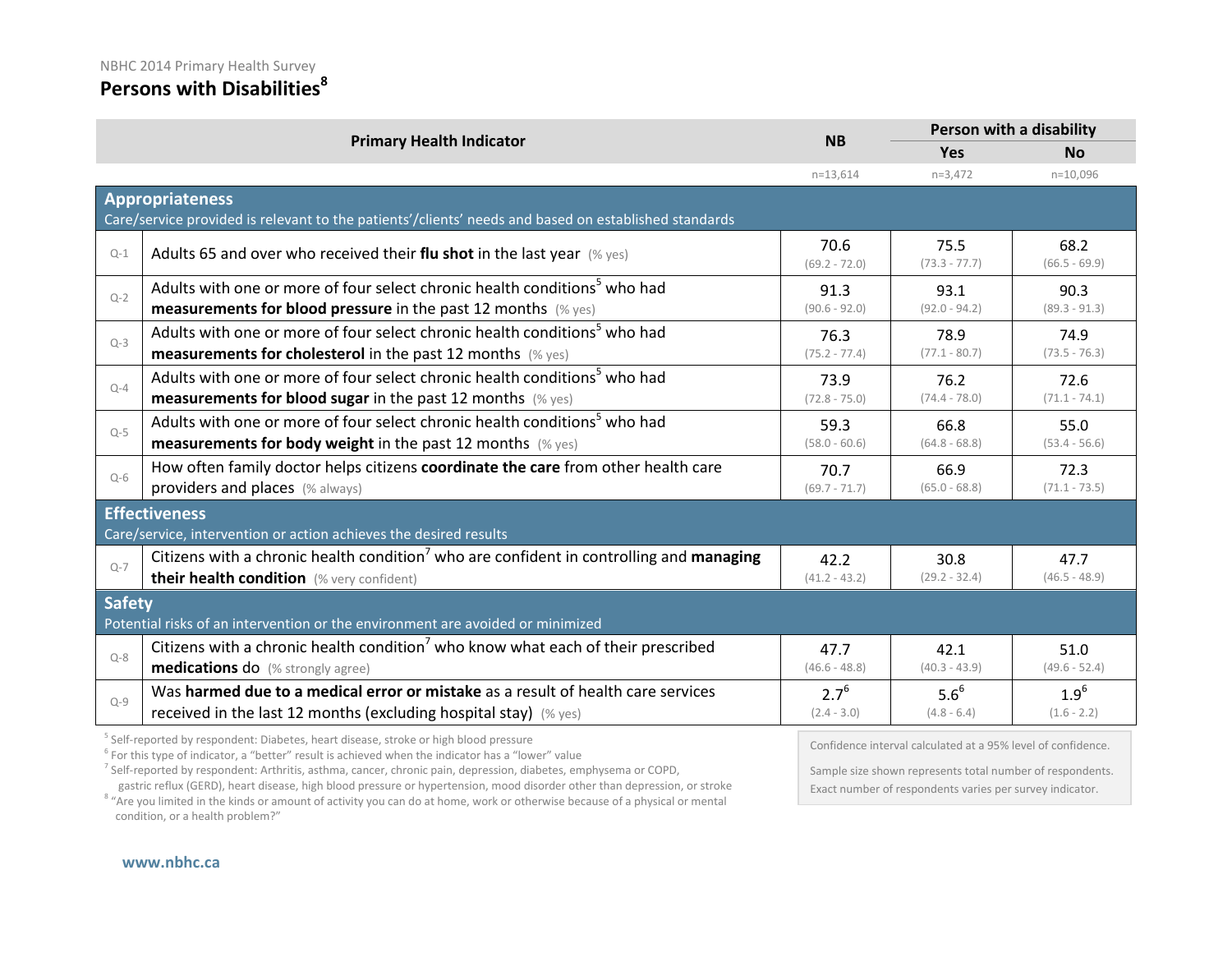### **Persons with Disabilities<sup>7</sup>**

|          | <b>Primary Health Indicator</b>                                                                                            | <b>NB</b>                     | Person with a disability     |                               |
|----------|----------------------------------------------------------------------------------------------------------------------------|-------------------------------|------------------------------|-------------------------------|
|          |                                                                                                                            |                               | <b>Yes</b>                   | <b>No</b>                     |
|          |                                                                                                                            | $n=13,614$                    | $n=3,472$                    | $n=10,096$                    |
|          | <b>Efficiency</b>                                                                                                          |                               |                              |                               |
|          | Achieving the desired results with the most cost-effective use of resources                                                |                               |                              |                               |
| $Q - 10$ | Model of care used most often when sick or in need of care from a health professional<br>(% hospital emergency department) | $11.5^{6}$<br>$(11.0 - 12.0)$ | $10.8^{6}$<br>$(9.8 - 11.8)$ | $11.7^{6}$<br>$(11.1 - 12.3)$ |
| $Q - 11$ | Has used Tele-Care or other telephone information lines in the last 12 months $(\%$ yes)                                   | 7.4<br>$(7.0 - 7.8)$          | 9.5<br>$(8.5 - 10.5)$        | 6.8<br>$(6.3 - 7.3)$          |
|          | Use of services                                                                                                            |                               |                              |                               |
|          | Using primary health services in the last 12 months                                                                        |                               |                              |                               |
| $U-1$    | Visited a personal family doctor (% yes)                                                                                   | 80.3<br>$(79.6 - 81.0)$       | 87.9<br>$(86.8 - 89.0)$      | 78.1<br>$(77.3 - 78.9)$       |
| $U-2$    | Visited a hospital emergency department (% yes)                                                                            | 41.3<br>$(40.5 - 42.1)$       | 56.0<br>$(54.4 - 57.6)$      | 37.2<br>$(36.3 - 38.1)$       |
| $U-3$    | Visited a specialist (% yes)                                                                                               | 56.4<br>$(55.6 - 57.2)$       | 78.3<br>$(76.9 - 79.7)$      | 50.1<br>$(49.2 - 51.0)$       |
| $U-4$    | Visited an after-hours clinic or a walk-in clinic (% yes)                                                                  | 24.3<br>$(23.6 - 25.0)$       | 25.2<br>$(23.8 - 26.6)$      | 24.0<br>$(23.2 - 24.8)$       |
| $U-5$    | Visited an alternative practitioner (% yes)                                                                                | 25.2<br>$(24.5 - 25.9)$       | 24.7<br>$(23.3 - 26.1)$      | 25.4<br>$(24.6 - 26.2)$       |
| $U-6$    | Visited a community health centre (% yes)                                                                                  | 6.9<br>$(6.5 - 7.3)$          | 10.5<br>$(9.5 - 11.5)$       | 5.9<br>$(5.4 - 6.4)$          |
| $U-7$    | Used ambulance services (% yes)                                                                                            | 5.7<br>$(5.3 - 6.1)$          | 14.3<br>$(13.1 - 15.5)$      | 3.2<br>$(2.9 - 3.5)$          |
| $U-8$    | Visited a nurse practitioner (% yes)                                                                                       | 7.7<br>$(7.3 - 8.1)$          | 9.7<br>$(8.7 - 10.7)$        | 7.2<br>$(6.7 - 7.7)$          |
| $U-9$    | Visited a health professional at a private clinic (% yes)                                                                  | 23.7<br>$(23.0 - 24.4)$       | 39.1<br>$(37.5 - 40.7)$      | 19.2<br>$(18.4 - 20.0)$       |

 $^6$  For this type of indicator, a "better" result is achieved when the indicator has a "lower" value

<sup>7</sup> "Are you limited in the kinds or amount of activity you can do at home, work or otherwise because of a physical or mental condition, or a health problem?"

Confidence interval calculated at a 95% level of confidence.